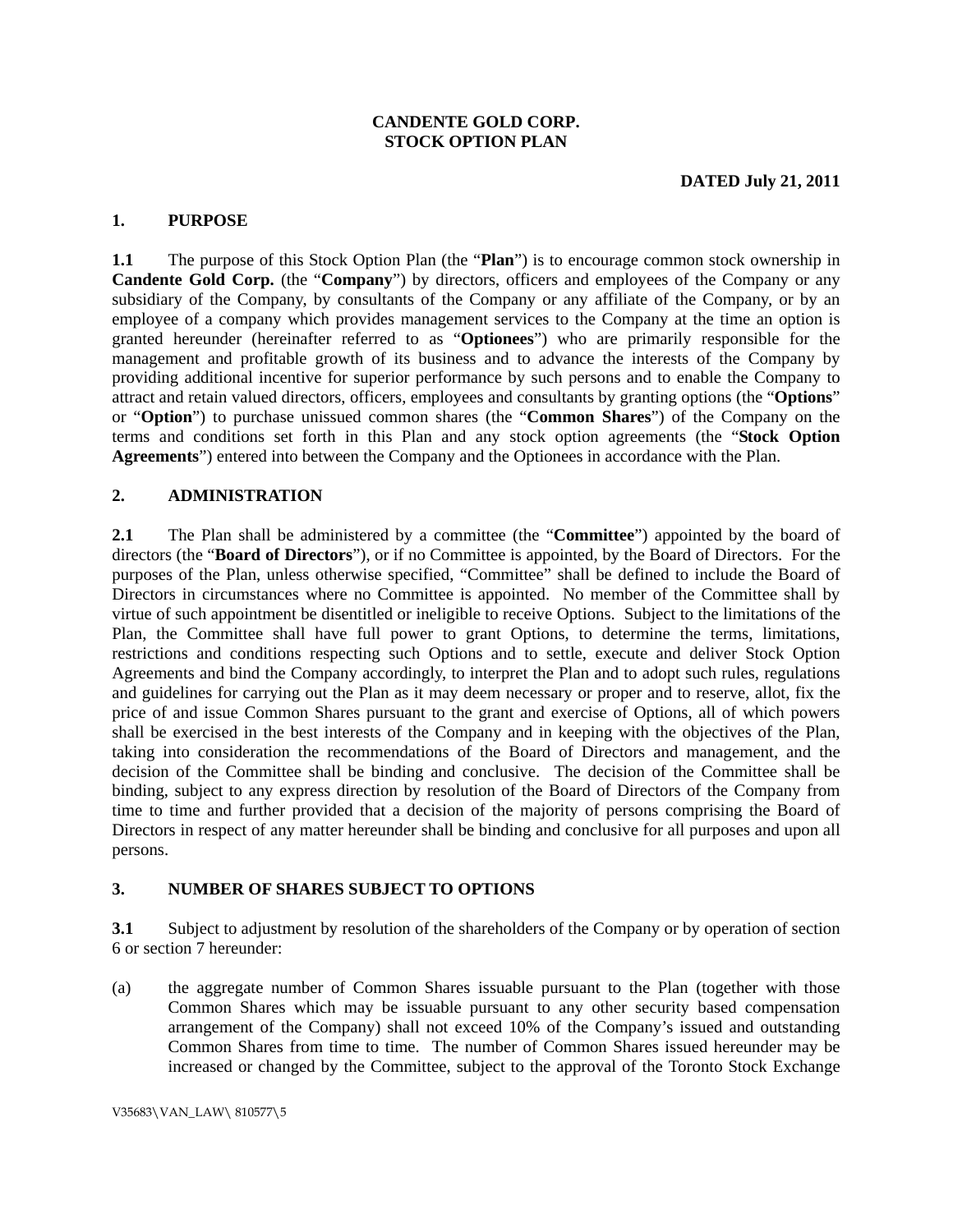("**TSX**") or any other stock exchange having jurisdiction over the Company at the time (the "**Exchange**") and the Company's shareholders;

- (b) the aggregate number of Common Shares issuable to insiders of the Company, at any time, under the Plan and all other security based compensation arrangements shall not exceed 10% of the issued and outstanding Common Shares from time to time;
- (c) Subject to section 3(a) hereunder, the number of Common Shares issued to any one person shall not exceed five percent of the issued and outstanding Common Shares;
- (d) the aggregate number of Common Shares issued to all insiders of the Company, within any oneyear period, under the Plan and all other security based compensation arrangements, shall not exceed 10% of the issued and outstanding Common Shares from time to time;

**3.2** In the event that Options granted under the Plan are surrendered, terminate or expire without being exercised in whole or in part, new Options may be granted covering the Common Shares not purchased under such lapsed Options. In the event that Options granted under the Plan are exercised in whole or in part, the Common Shares issued upon such exercise will be automatically reloaded into the Plan reserve and new Options may be granted covering the Common Shares purchased under such exercised Options.

# **4. PARTICIPATION**

**4.1** Subject to necessary regulatory and Exchange approvals, Options shall be granted under the Plan only to Optionees as shall be designated from time to time by the Committee, which shall also determine the number of Common Shares subject to such Option. For the purposes of the Plan, "**consultant**" means a person or company, other than a director, officer or employee of the Company, that is engaged to provide services to the Company or an affiliate, other than services in relation to a distribution, under a written contract for an initial, renewable or extended period of 12 months or more and otherwise meets the definition of "consultant" contained in National Instrument 45-106 or any successor instrument and the definition of "service provider" in the policies of the Exchange, and includes, for an individual consultant, a company of which the individual consultant is an employee or shareholder, and a partnership of which the individual consultant is an employee or partner.

**4.2** If the Optionee is an employee, consultant or employee of a company which provides management services to the Company, the Company must represent to the Exchange that the Optionee is a bona fide employee, consultant or employee of a company which provides management services to the Company.

**4.3** In addition to the Optionees described above, Options may be granted under the Plan to a personal holding company wholly owned by a person eligible to be granted options under the Plan provided the Optionee executes an undertaking in a form as may be required by the Exchange or the Company.

# **5. TERMS AND CONDITIONS OF OPTIONS**

**5.1** The terms and conditions of each Option granted under the Plan shall be set forth in written Stock Option Agreements between the Company and the Optionee. Such terms and conditions shall include the following as well as such other provisions, not inconsistent with the Plan, as may be deemed advisable by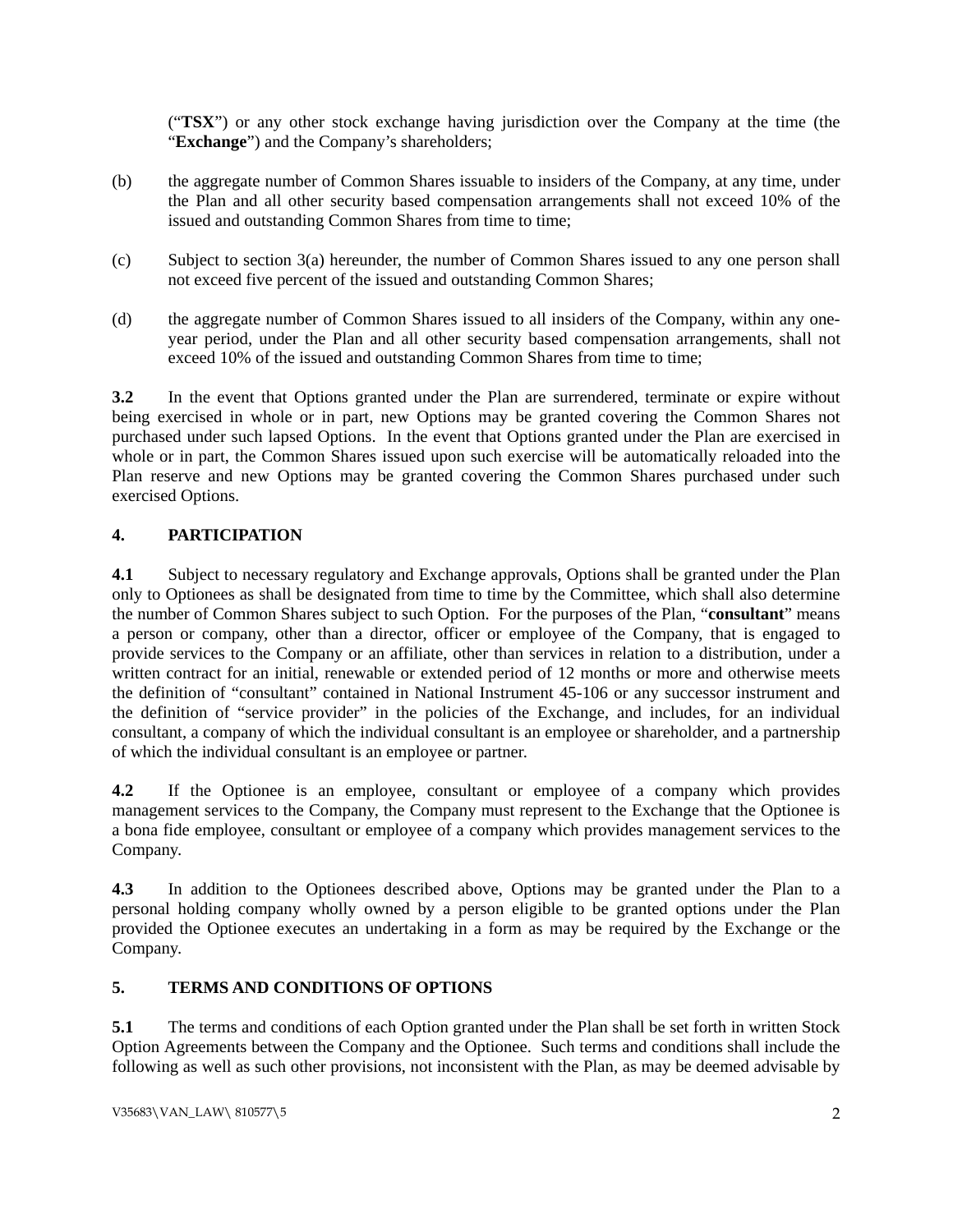the Committee or as may be required pursuant to the rules or policies of any regulatory authority having jurisdiction over the Company:

- (a) *Option Exercise Price:* The option exercise price (the "**Option Exercise Price**") of any Option granted under the Plan shall be equal to or greater than the Market Price. For the purposes of the Plan, "**Market Price**" is defined as the volume weighted average trading price of the Common Shares on the TSX, or any successor thereto, for the 5 trading days prior to the date of grant (or, if the Common Shares are not then listed and posted for trading on the TSX, or any successor thereto, such price as required by such stock exchange in Canada on which such shares are listed and posted for trading as may be selected for such purpose by the Committee). In the event that the Common Shares are not listed and posted for trading on any stock exchange in Canada or where the volume weighted average trading price does not, in the opinion of the Committee, reflect the current market price of the securities, the Market Price shall be determined by the Committee in its sole discretion;
- (b) *Term of Options:* Options may be granted under this Plan exercisable over a period to be determined by the Committee having regard to such factors as the nature of the relationship of each Optionee to the Company, the length of service and the duties of the Optionee, such term to be set out in the Stock Option Agreements. Each Option shall be subject to earlier termination as provided in subparagraph (f) below.
- (c) Notwithstanding the term set out in subparagraph (b) above or the date of expiration of an Option determined in accordance with this Plan (the "**Fixed Term**"), the date of expiration of an Option will be adjusted, without being subject to Board of Directors or Committee approval, to take into account any blackout period imposed on the Optionee by the Company as follows:
	- (i) if the Fixed Term expiration date falls within a blackout period imposed on the Optionee by the Company, then the Fixed Term expiration date is extended to the close of business on the tenth (10th) business day after the end of such blackout period (the "**Blackout Expiration Term**"); or
	- (ii) if the Fixed Term expiration date falls within two (2) business days after the end of a blackout period imposed on the Optionee by the Company, then the Fixed Term expiration date will be that date which is the Blackout Expiration Term reduced by the number of business days between the Fixed Term expiration date and the end of such blackout period (i.e. Options whose Fixed Term expires two (2) business days after the end of the blackout period will only have an additional eight (8) business days to exercise).
- (d) *Payment:* The full purchase price of Common Shares purchased under the Option shall be paid in cash, certified cheque or bank draft, upon the exercise thereof. A holder of an Option shall have none of the rights of a shareholder until the Common Shares are issued to him or her. All Common Shares issued pursuant to the exercise of Options granted under the Plan, will be so issued as fully paid and non-assessable Common Shares. No Optionee or his or her legal representatives, legatees or distributes will be, or will be deemed to be, a holder of any Common Shares subject to an Option under this Plan, unless and until certificates for such Common Shares are issued to him or her under the terms of the Plan.
- V35683\VAN\_LAW\ 810577\5 3 (e) *Exercise of Options:* The exercise of any Option will be contingent upon receipt by the Company at its head office of a written notice of exercise, addressed to the Secretary of the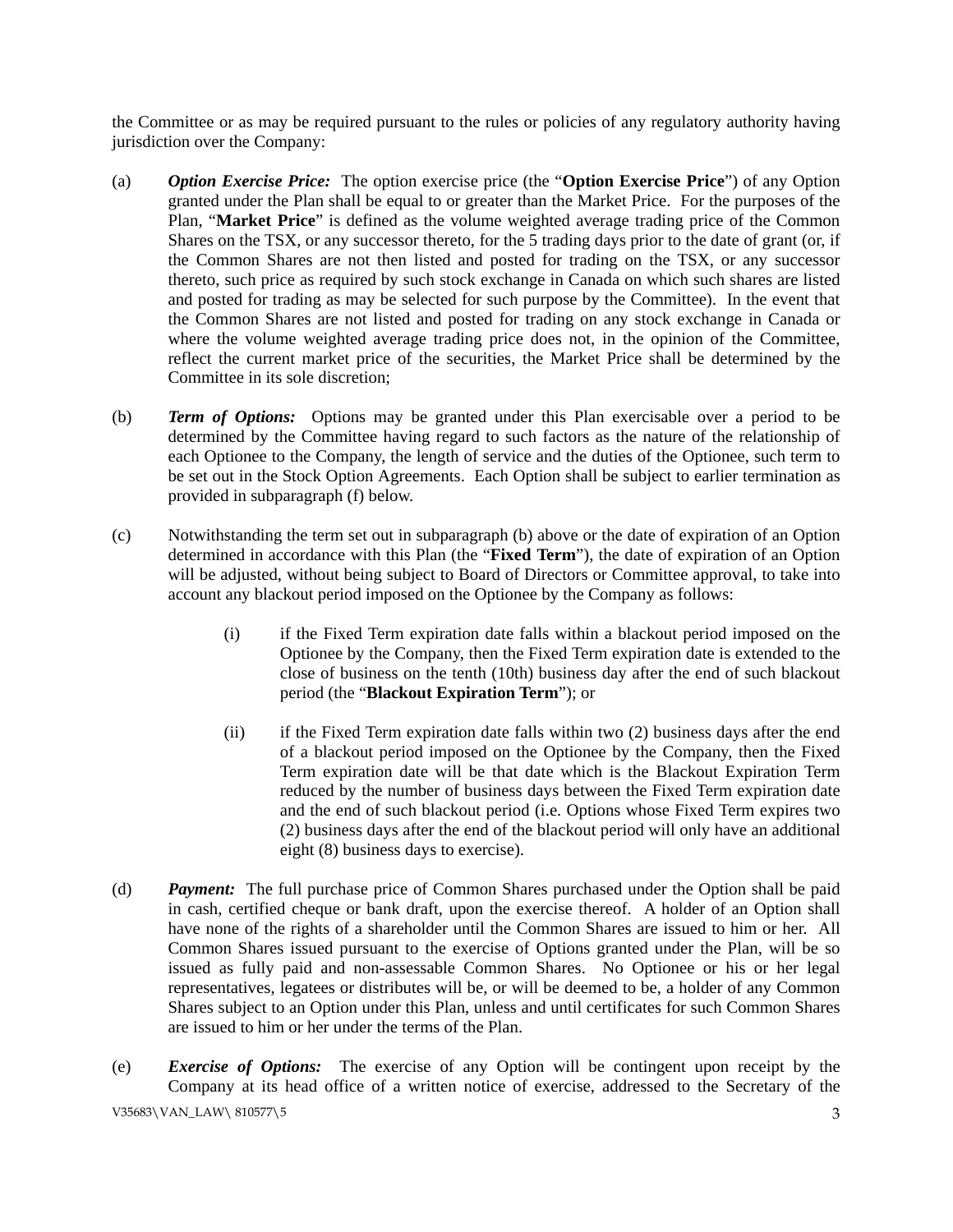Company, specifying the number of Common Shares with respect to which the Option is being exercised, accompanied by cash payment, certified cheque or bank draft for the full purchase price of such Common Shares with respect to which the Option is exercised. An Option may be exercised in full or in part at any time during the term of the Option. This Plan shall not confer upon the Optionee any right with respect to continuance as a director, officer, employee or consultant of the Company or of any subsidiary or affiliate of the Company.

- (f) *Termination of Options:* Any Option granted pursuant hereto, to the extent not validly exercised, and save as expressly otherwise provided herein, will terminate on an earlier date to be determined by the Committee having regard to such factors as the nature of the relationship of each Optionee to the Company, the length of service and the duties of the Optionee.
- (g) *Non-transferability of Options:* No Option shall be assignable or transferable by the Optionee other than by will or the laws of descent and distribution and shall be exercisable during his lifetime only by him.
- (h) *Applicable Laws or Regulations:* The Company's obligation to sell and deliver Common Shares under each Option is subject to such compliance by the Company and any Optionee as the Company deems necessary or advisable with all laws, rules and regulations of Canada and the United States of America and any Provinces and/or States thereof applying to the authorization, issuance, listing or sale of securities and, if the Common Shares of the Company are listed on an Exchange, is also subject to the Exchange accepting for listing the Common Shares which may be issued in exercise thereof.
- (i) *Amendment of Options Held by Insiders:* The approval of the disinterested shareholders of the Company shall be required for the following:
	- (i) the reduction in the Option Exercise Price or the extension of the term of an Option if the Optionee is an insider of the Company at the time of the proposed amendment; and
	- (ii) any amendment to remove or exceed the insider participation limit set out in section 3 of the Plan.

# **6. ADJUSTMENT IN EVENT OF CHANGE IN STOCK**

**6.1** Each Option shall contain uniform provisions in such form as may be approved by the Committee to appropriately adjust the number and kind of securities covered by the Option and the exercise price of the securities subject to the Option in the event of a declaration of stock dividends, or stock subdivisions or consolidations or reconstruction or reorganization or recapitalization of the Company or other relevant changes in the Company's capitalization (the "**Change in Capitalization**") (other than issuance of additional shares) to prevent substantial dilution or enlargement of the rights granted to the Optionee by such Option. The number of securities available for Options under the Plan shall be adjusted to reflect the Change of Capitalization, the number of securities receivable on the exercise of an Option granted under the Plan shall be adjusted to include or reflect the Number of and kind of securities which the Optionee would have received upon such Changes in Capitalization as if the Optionee had exercised his Option immediately prior to the record date or effective date applicable to such Change in Capitalization, and the Option Exercise Price shall be adjusted appropriately by the Committee and such adjustment shall be effective and binding for all purposes of the Plan, provided, however, that no adjustment will obligate the Company to issue or sell fractional securities.

V35683\VAN\_LAW\ 810577\5 4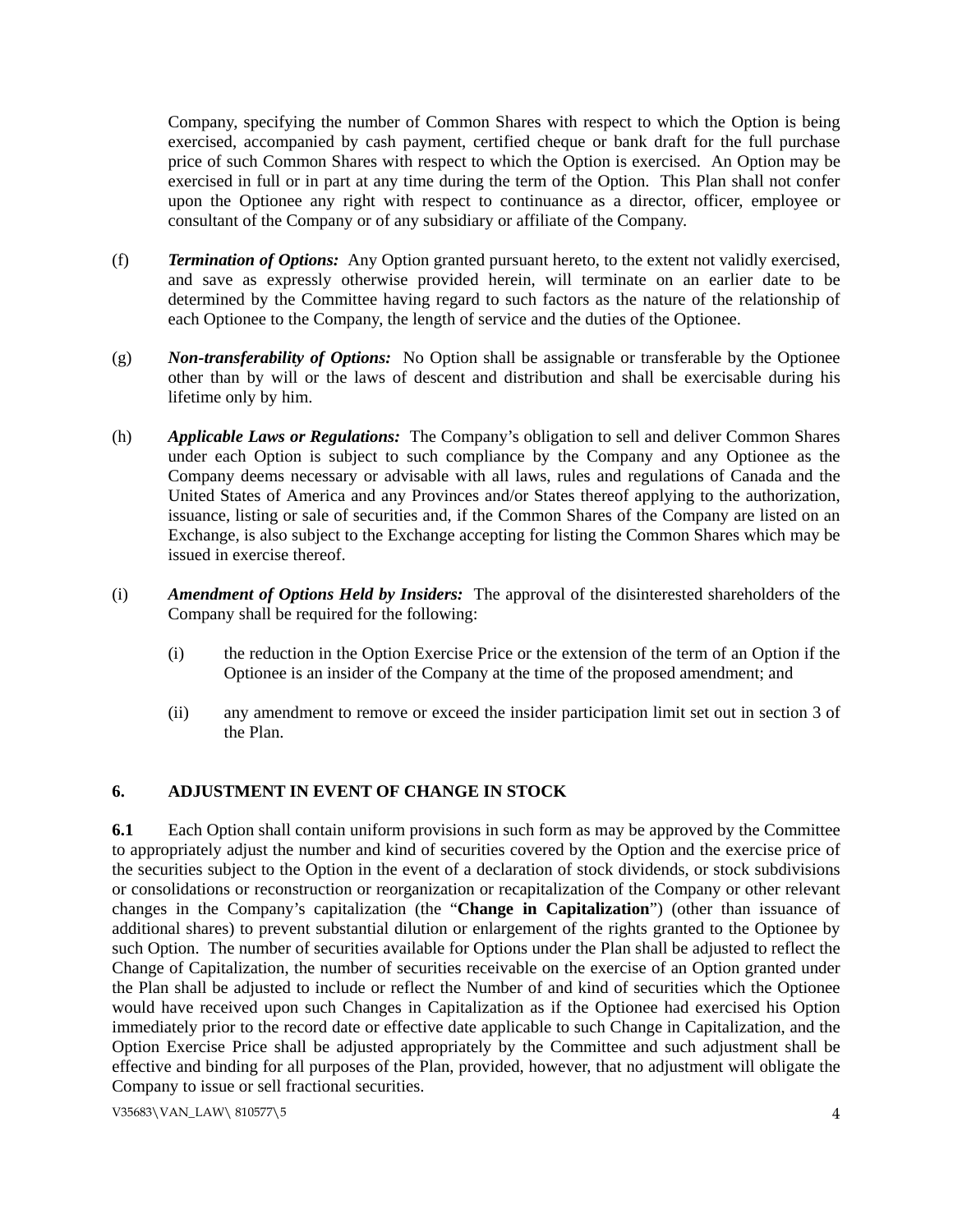### **7. AMALGAMATION, CONSOLIDATION OR MERGER**

**7.1** If the Company amalgamates, consolidates with or merges with or into another corporation, which it reserves the right to do, any Common Shares receivable on the exercise of an Option granted under the Plan shall be converted into the securities, property or cash which the Optionee would have received upon such amalgamation, consolidation or merger if the Optionee had exercised his Option immediately prior to the record date applicable to such amalgamation, consolidation or merger, and the Option Exercise Price shall be adjusted appropriately by the Committee and such adjustment shall be binding for all purposes of the Plan.

### **8**. **EFFECT OF TAKEOVER BID**

**8.1** If a person (an "**Offeror**") makes a bona fide offer (the "**Offer**") for Common Shares to a Optionee or to shareholders of the Company generally or to a class of shareholders that includes a Optionee, which Offer, if accepted in whole or in part, would result in the Offeror exercising control over the Company, then immediately on the Company receiving notice of the Offer:

- (a) all unvested Options will become vested and exercisable by the Optionee, despite any vesting schedule applicable to any unexercised Options; and
- (b) the Company will give each Optionee currently holding an Option written notice of:
	- (i) the Offer, with full particulars thereof; and
	- (ii) the number of Options eligible for exercise by the Optionee.

Following receipt of the Company's notice, an Optionee may exercise his or her Option in whole or in part so as to permit each Optionee to tender the Common Shares received on exercise (the "**Option Shares**") pursuant to the Offer.

- **8.2** If an Optionee exercises his or her Option as a result of an Offer and if:
- (a) the Offer is not completed within the time specified in the Offer; or
- (b) the Optionee does not tender the Option Shares pursuant to the Offer; or
- (c) the Offeror does not take up and pay for all of the Option Shares tendered by the Optionee pursuant to the Offer,

then the Optionee will return to the Company the Option Shares or, in the case of clause (c) above, the Option Shares that are not taken up and paid for, and the Company will reinstate the Option Shares as authorized but unissued Common Shares and the terms of the Option, including any vesting schedule, as set forth in the Plan and the Stock Option Agreement will again apply to the Option. If an Optionee returns any Option Shares to the Company under this section 8, the Company will refund the Option Exercise Price to the Optionee for those Option Shares. The Optionee will not be entitled to sell the Option Shares except pursuant to the Offer.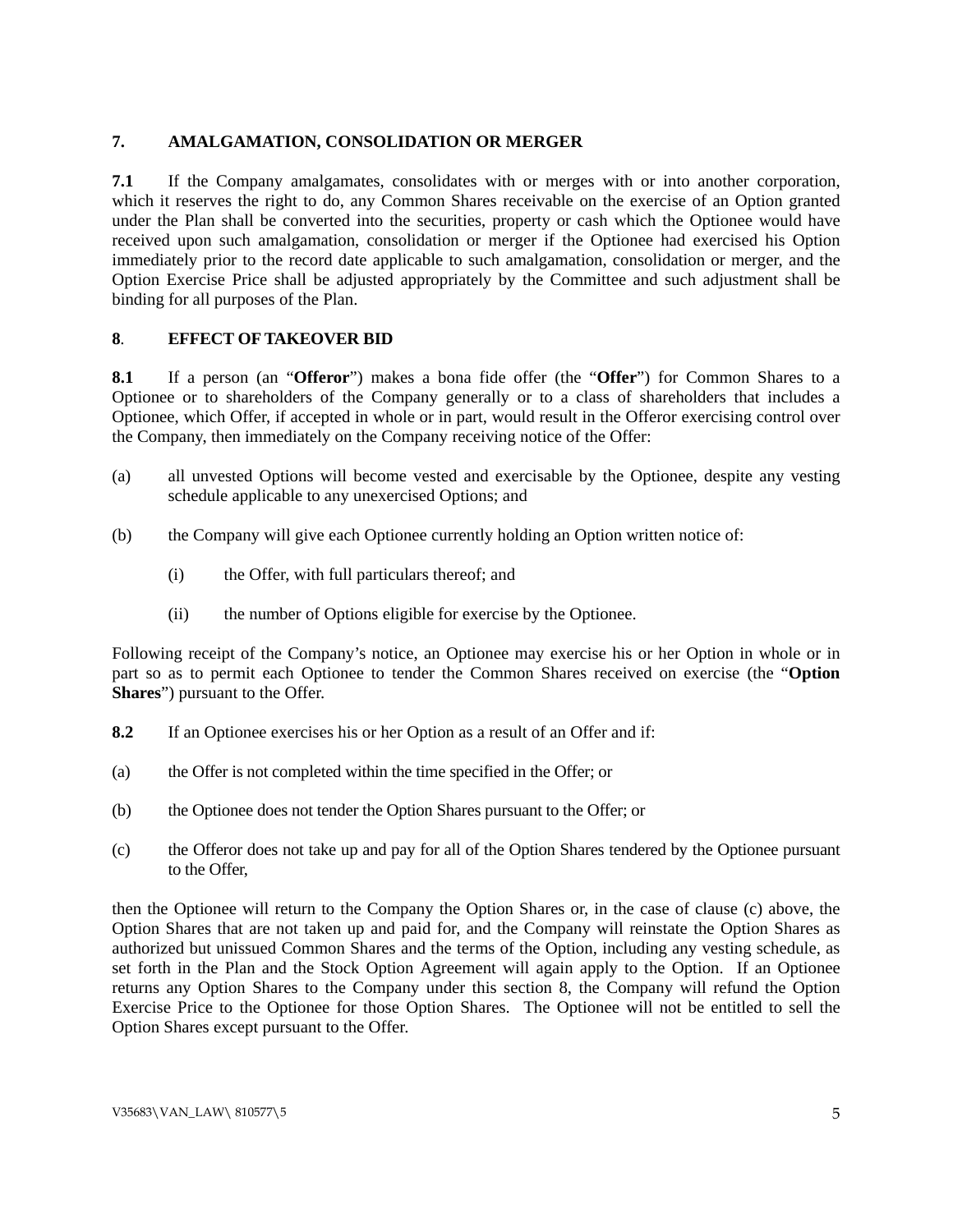**8.3** "Control" means: (i) the right to exercise 20% or more of the voting rights attached to all of the Company's outstanding voting securities; or (ii) the right to elect or appoint, directly or indirectly, a majority of the Company's directors.

# **9. SECURITIES REGULATION AND APPROVALS**

**9.1** The Company's obligation to authorize, issue, and deliver Common Shares upon exercise of any Option is subject to:

- (a) the satisfaction of all requirements under applicable securities laws and the receipt of all regulatory approvals that the Company or its counsel determines to be necessary or advisable in connection with the authorization, issuance, or delivery;
- (b) the listing of those Common Shares on the Exchange; and
- (c) the receipt from an Optionee of any representations, warranties, agreements, and undertakings as to future dealings in Common Shares purchased under any Option that the Company or its counsel determines to be necessary or advisable to safeguard against the violation of the securities laws of any jurisdiction.

**9.2** The Company will take all reasonable steps to obtain any authorizations, approvals, and registrations that may be necessary for the issuance of Common Shares under any Option in compliance with applicable securities laws and for the listing of those Common Shares on the Exchange on which the Common Shares are then listed.

**9.3** The inability of the Company to obtain any authorizations, approvals, or registrations necessary for the lawful issuance of any Common Shares upon exercise of any Option deemed reasonable by the Committee will relieve the Company, the Committee, and the Board of Directors of any liability in respect of the non-issuance of the Common Shares for which the required authorizations, approvals, or registrations were not obtained. If any Common Shares cannot be issued to any Optionee for whatever reason, the obligation of the Company to issue such Common Shares shall terminate and any Option Exercise Price paid to the Company will be returned to the Optionee.

# **10. STOCK EXCHANGE RULES**

**10.1** The rules of any Exchange upon which the Common Shares are listed shall be applicable relative to Options granted to Optionees and are deemed to be incorporated herein. In the event of any inconsistency or contradiction between the terms of the Plan and any such Exchange rules, the rules of the Exchange shall govern with respect to such inconsistency or contradiction.

# **11. TAX WITHHOLDING**

V35683\VAN\_LAW\ 810577\5 6 **11.1** The Company shall have the right to deduct and withhold from any amount payable or consideration deliverable to an Optionee, either under the Plan or otherwise, such amount or consideration as may be necessary to enable the Company to comply with the applicable requirements of any federal, provincial, state or local law, or any administrative policy of any applicable tax authority, relating to the deduction, withholding or remittance of tax or any other required deductions or remittances with respect to awards hereunder ("**Withholding Obligations**"). The Company shall also have the right in its discretion to satisfy any liability for any Withholding Obligations by withholding and selling, or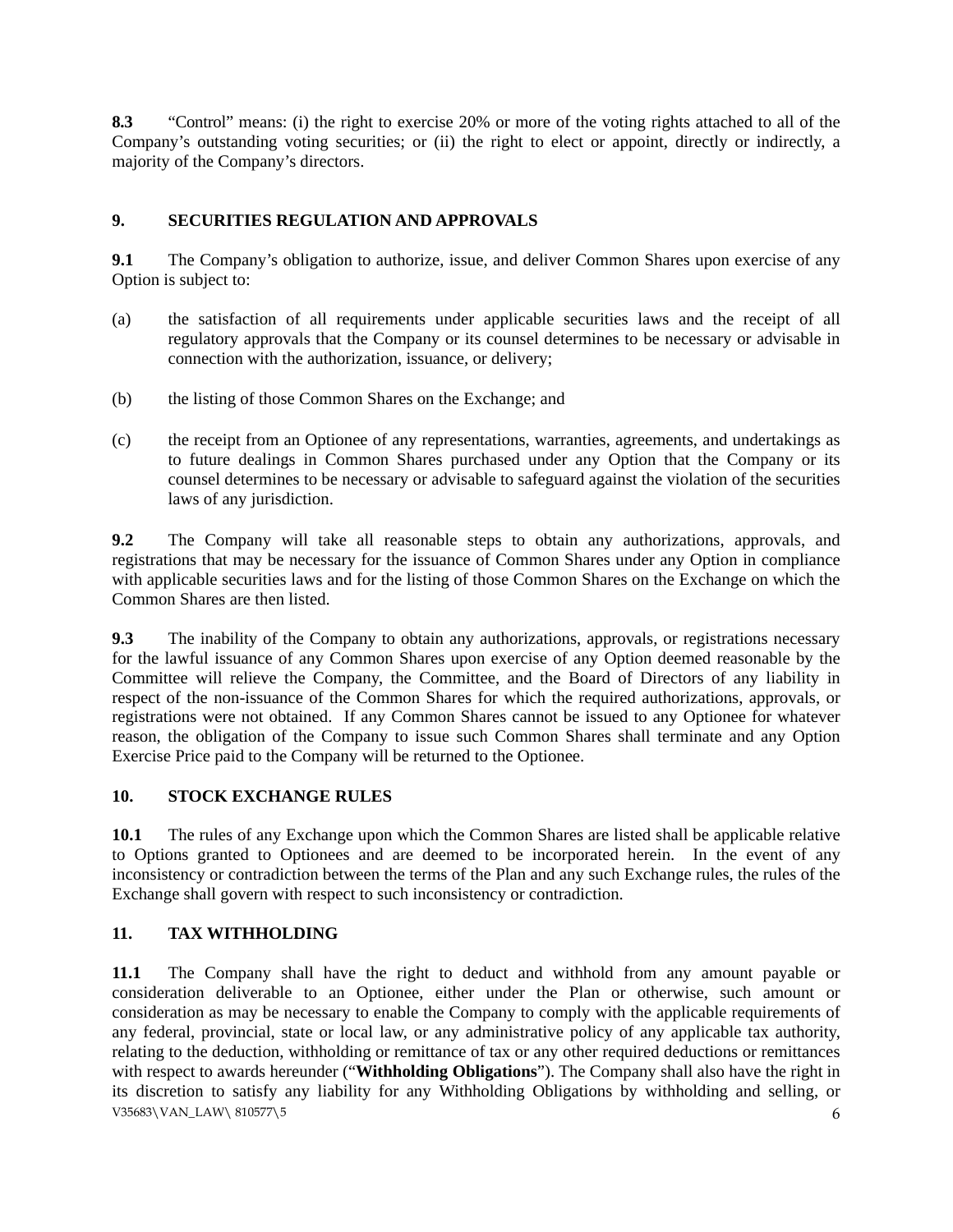causing a broker to sell, on behalf of any Optionee such number of shares issued to the Optionee pursuant to an exercise of Options hereunder as is sufficient to fund the Withholding Obligations (after deducting commissions payable to the broker and other costs and expenses), or retaining any amount or consideration which would otherwise be paid, delivered or provided to the Optionee hereunder. The Company may require an Optionee, as a condition to granting an Option or the exercise of an Option, to make such arrangements as the Company may in its discretion require so that the Company can satisfy applicable Withholding Obligations, including, without limitation (i) requiring the Optionee to remit the amount of any such Withholding Obligations to the Company in advance; (ii) requiring the Optionee to indemnify and reimburse the Company for any such Withholding Obligations; (iii) withholding and selling shares acquired by the Optionee under the Plan, or causing a broker to sell such shares on behalf of the Optionee, withholding from the proceeds realized from such sale the amount required to satisfy any such Withholding Obligations, and remitting such amount directly to the Company; or (iv) any combination thereof.

**11.2** Any shares of an Optionee that are sold by the Company, or by a broker engaged by the Company (the "**Broker**"), to fund Withholding Obligations will be sold as soon as practicable in transactions effected on the exchange on which the common shares of the Company are then listed for trading, if any. In effecting the sale of any such shares, the Company or the Broker will exercise its sole judgment as to the timing and manner of sale and will not be obligated to seek or obtain a minimum price. Neither the Company nor the Broker will be liable for any loss arising out of any sale of such shares including any loss relating to the manner or timing of such sales, the prices at which the shares are sold or otherwise. In addition, neither the Company nor the Broker will be liable for any loss arising from a delay in transferring any shares to an Optionee. The sale price of shares sold on behalf of Optionees will fluctuate with the market price of the Company's shares and no assurance can be given that any particular price will be received upon any such sale.

# **12. AMENDMENT AND DISCONTINUANCE OF PLAN**

- **12.1** The Board of Directors may from time to time:
- (a) amend or revise the terms of the Plan, subject to Exchange and shareholder approval, if required; or;
- (b) discontinue the Plan at any time,

provided however that save and except by operation of section 10, no such amendment, revision or discontinuance may, without the consent of the Optionee, adversely affect the Optionee's rights under any Option theretofore granted under the Plan.

**12.2** The following types of amendments or revisions to the Plan shall not require approval of the Company's shareholders:

- (a) amendments of a "housekeeping" nature;
- (b) a change to the vesting provisions of the Plan or any Option;
- (c) a change to the termination provisions of the Plan or any Option which does not entail an extension beyond the original expiry date.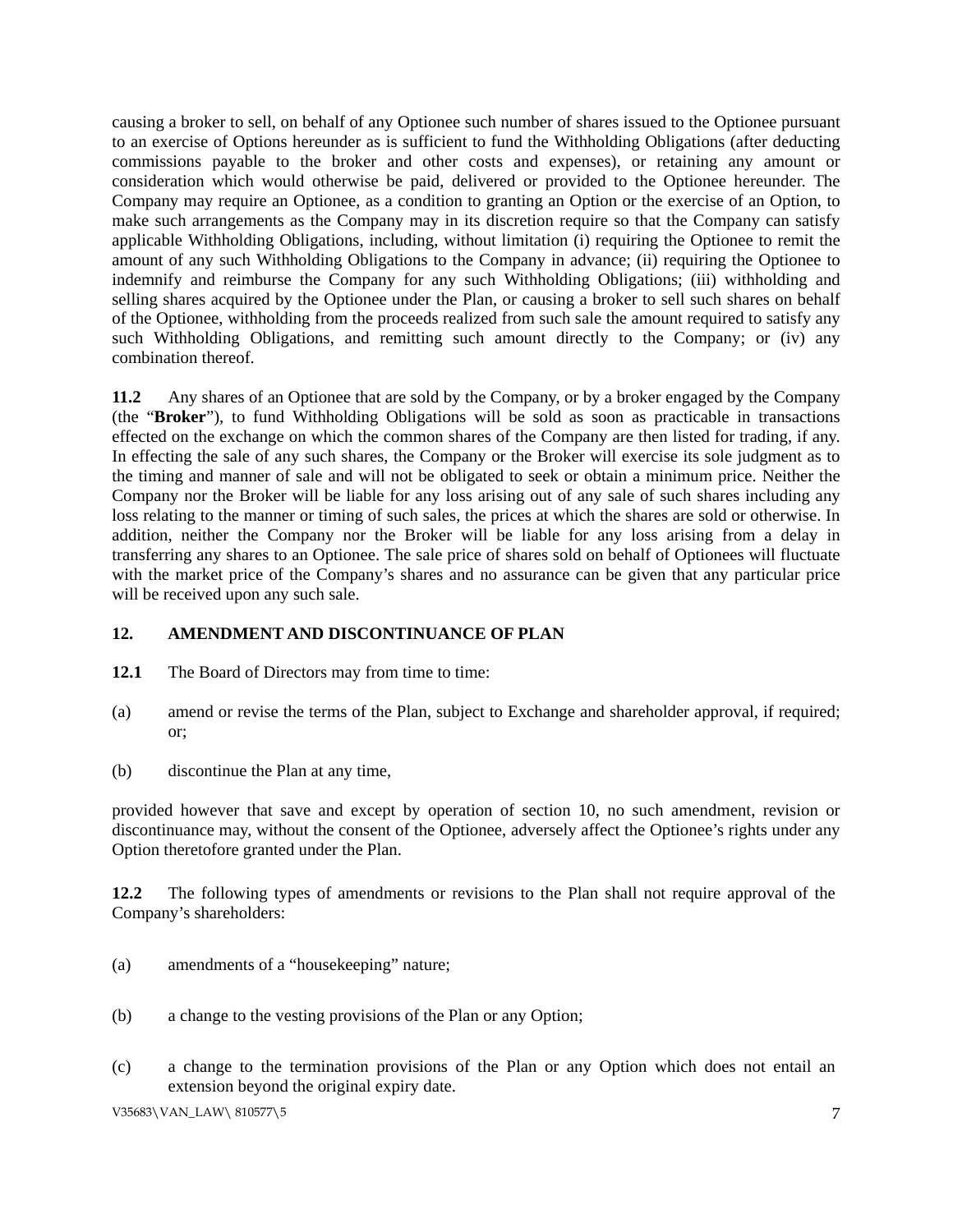**12.3** The following types of amendments or revisions to the Plan, and any other amendments or revisions determined by the Exchange, shall require approval of the Company's shareholders:

- (a) any amendment to the number of Common Shares issuable under the Plan, including an increase to a fixed maximum number of Common Shares or a change from a fixed maximum number of Common Shares to a fixed maximum percentage. A change to a fixed maximum percentage which was previously approved by shareholders will not require an additional shareholder approval;
- (b) any change to the eligible Optionees that would have the potential of broadening or increasing insider participation;
- (c) the addition of any form of financial assistance to Optionees or any amendment to a financial assistance provision that is more favourable to Optionees;
- (d) the grant of any new Option to an Optionee who is an insider of the Company where the new Option is granted within three months of the date of cancellation of a previous Option with different terms held by the same insider and the terms of such new Option would result in either a reduction in the Exercise Price or an extension of the term as compared to the previously cancelled Option;
- (e) the addition of a deferred or restricted share unit or any other provision that results in Optionees receiving Common Shares while no cash consideration is received by the Company;
- (f) any reduction in the Option Exercise Price or cancellation and reissue of Options;
- (g) any amendment that extends the term of Options beyond the original expiry;
- (h) any amendment which would permit Options to be transferable or assignable other than for normal estate settlement purposes; and
- (i) any amendment to an amending provision in the Plan.

**12.4** The Company shall file with the Exchange for pre-clearance the materials to be provided to shareholders in advance of mailing them.

#### **13. EFFECTIVE DATE AND DURATION OF PLAN**

**13.1** Subject to regulatory compliance, the Plan shall remain in full force and effect from the date provided in the resolution of shareholders approving the Plan and from year to year thereafter until amended or terminated and for so long thereafter as Options remain outstanding in favour of any Optionee.

### **14. VESTING**

**14.1** Any Options granted under the Plan shall vest in the Optionee, and may be exercisable by the Optionee in accordance with a vesting schedule to be determined by the Committee having regard to such